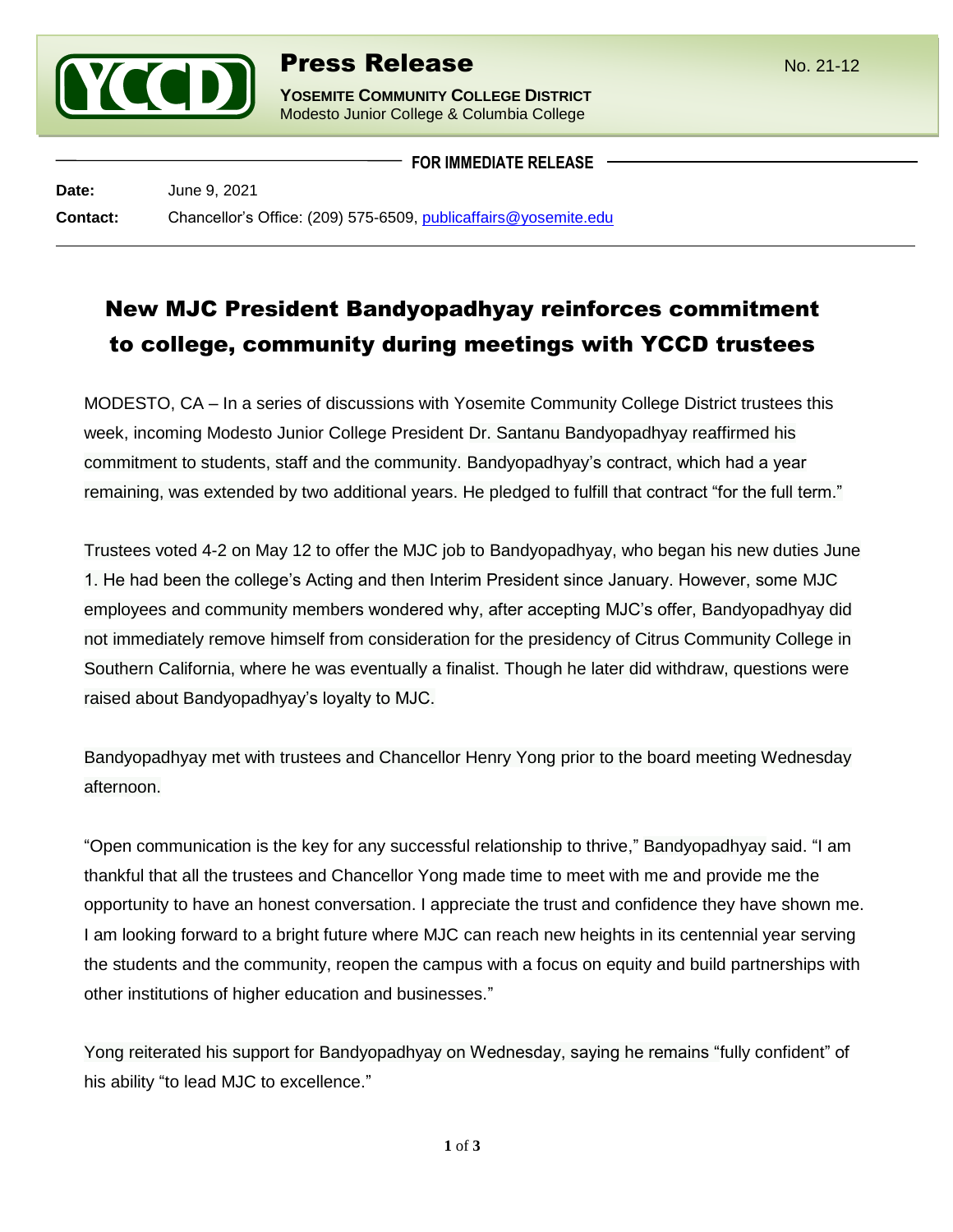"Dr. Bandyopadhyay has already reached out to community partners seeking more opportunities in collaboration," Yong said. "He will engage the community, and the community can expect MJC to be more accessible and responsive to community needs under his leadership."

YCCD Board Chairwoman Margie Bulkin said trustees remain confident in the new president.

"Dr. Bandyopadhyay has the leadership skills and institutional knowledge necessary to support and advance Modesto Junior College's academic quality and effectiveness for the wide variety of programs and services offered at the college, and to reinforce the pride that our community has for so long demonstrated for the college," Bulkin said. "We are optimistic about the community outreach and partnerships Dr. Bandyopadhyay has already launched."

Bandyopadhyay said he has shared his vision for MJC with the staff. His goals include:

- Building a strong partnership with Modesto City Schools and other school districts to ensure that students have the opportunity to complete at least 15 college credits before they graduate from high school.
- Developing a pathway with UC Merced and CSU Stanislaus where students can transfer from MJC upon completion of an associate degree and get a world-class baccalaureate degree in the valley with minimal student debt.
- Establishing centers of excellence to improve teaching and learning in the post-pandemic era.
- Fostering collaboration with local businesses and industry for job preparedness.
- Partnering with civic organizations to address issues such as mental health, food insecurity and shelter insecurity.

"I will strive to accomplish these goals and reassess the situation once we reach these goals to carve out the path forward," Bandyopadhyay said.

Prior to assuming interim and acting presidential responsibilities at MJC earlier this year, Bandyopadhyay had been the President of YCCD's other institution -- Columbia College in Tuolumne County -- since July 2018. Together, MJC and Columbia serve more than 25,000 students. About 22,000 of them attend classes at MJC's East and West campuses in Modesto.

MJC is California's 16<sup>th</sup>-oldest community college and will celebrate its 100<sup>th</sup> anniversary this fall. In efforts to kick-off the centennial celebration, Dr. Bandyopadhyay donated his \$5K past performance bonus to the MJC Foundation.

Bandyopadhyay has more than 23 years of experience in higher education. He came to Columbia from Cypress College in Orange County, where he spent nearly a decade as first the Director of Institutional Research and Planning and then as Executive Vice President.